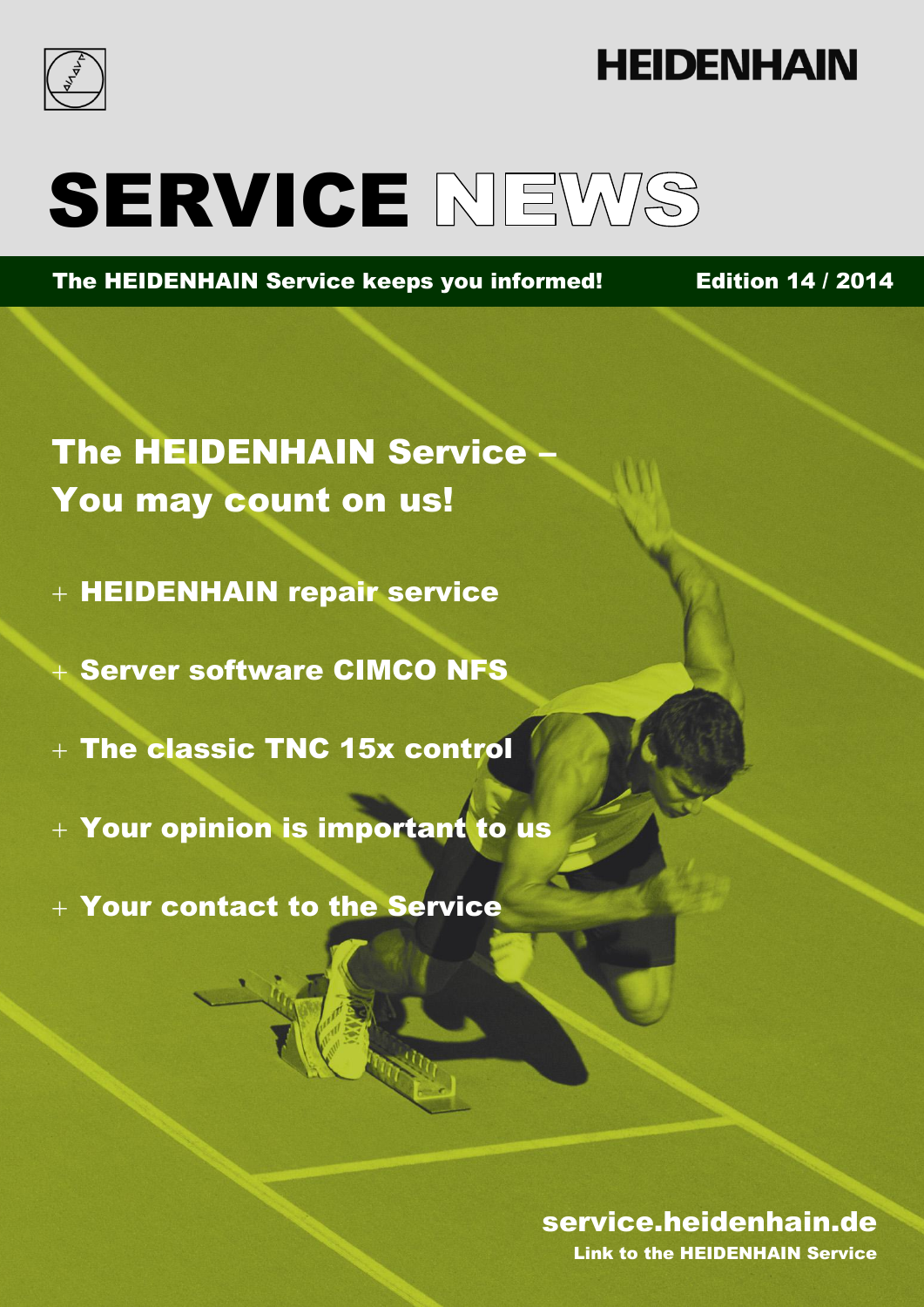### HEIDENHAIN repair service Place your bets on quality and reliability

Even after the sale, it is important for us to offer assistance as a competent and reliable partner with an extensive and solution-oriented range of services.

In addition to a free helpline with competent contact partners, a rapid availability of original spare parts and units and our unbureaucratic service exchange, we offer a repair concept ideally suited for your requirements.

### **World-wide repair service**

HEIDENHAIN is represented in over 50 countries– mainly through its own subsidiaries. Together they form a competent, high-performance service network.

Service engineers with extensive product knowledge repair your defective units professionally with original spare parts and thus increase the availability of your machinery.

#### Our scope of services for you

#### **Functional test**

- Visual inspection
- Functional test
- Failure analysis
- **Functional or premium repair** Choose between functional and
	- premium repair

#### **Calculation of your repair costs**

- Information on the maximum repair price
- Information on the actual repair price

#### **Repair**

- Testing of functions
- Failure analysis
- Device cleaned
- Updates and changes
- Corrective action
- Final functional test
- 12-month guarantee of function

### **Inspection/repair report**

- Preparation on a inspection/repair report on customer's request

### **Take advantage of our guarantee of function**

When the HEIDENHAIN service repairs a unit, our plain and customer-oriented terms of warranty apply.

After the repair you enjoy a guarantee of function for **12 months** not just on the repaired part, but on the entire unit.

This gives you a one-hundred-percent reliability for the future of your investment.



#### Return address for your defective units:

DR. JOHANNES HEIDENHAIN GmbH Abt. Service Fritjof-Nansen-Straße 17 83301 Traunreut, Germany

Your contact partners in the HEIDENHAIN Service Dept. will be glad to respond to any questions regarding our repair service.

**Order processing**  $\bullet$  +49 8669 31 3121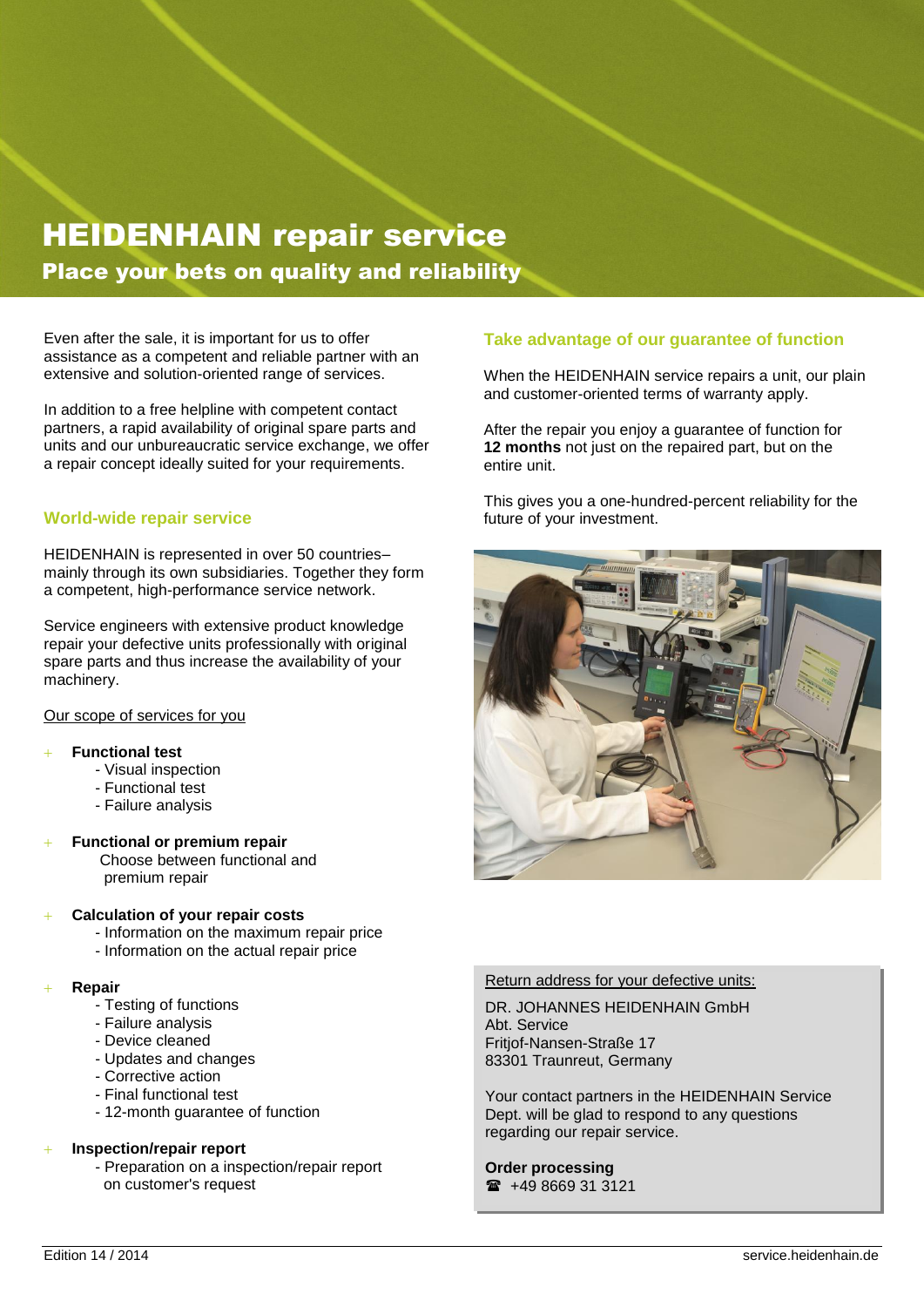### HEIDENHAIN repair service Place your bets on quality and reliability

### **Function or premium? The choice is yours!**

For some time now, HEIDENHAIN has offered the possibility to choose between the two service options **functional repair and premium repair**.

- The functional repair restores the complete and faultfree function of the product. Traces of usage and wear that detract from appearance but do not reduce functionality are left as is.
- A premium repair includes the benefits of a functional repair. Additionally, it removes all traces of usage and wear that do not reduce functionality but do detract from the product's appearance.



After premium repair and the contract of the After functional repair

The **functional repair option is of interest for shopfloor operation** because it is perfectly tailored to the core requirements of such repairs: The practical and rapid restoration of production equipment at low cost in order to continue operation.

With the **premium repair** option, HEIDENHAIN mainly addresses machine tool builders and machine dealers, who frequently offer such units as exchange parts and therefore desire a condition that is as good as new.

Of course, the choice between a functional and premium repair is only advisable for products that can be seen when mounted or installed.

The repair packages and prices have already been adapted for the following product groups:

- Control keyboard units
- **Monitors**
- + Synchronous motors
- Asynchronous motors
- Compact controls
- Position display units

It is planned to adapt the next product groups to the new repair concept, taking effect from 1st January 2015.

#### **HEIDENHAIN service exchange**



In case express exchange is needed, use our HEIDENHAIN service exchange. For the duration of the repair we can immediately send you a free exchange unit in premium quality.

After return and repair of your defective unit, you will only be charged the actual repair costs.

We provide a functional guarantee of one year on the supplied exchange unit.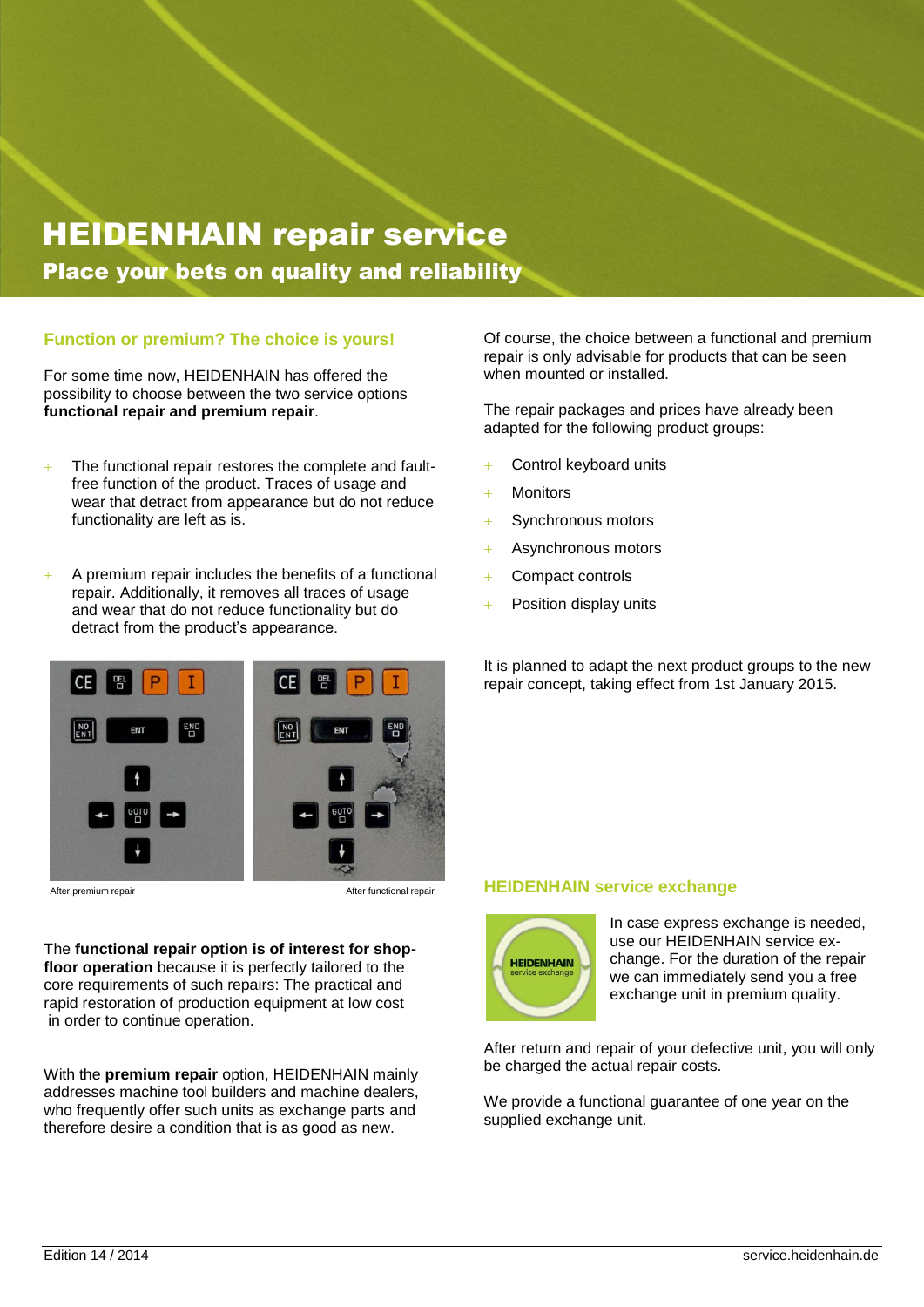### Server software CIMCO NFS

Connecting older TNC controls to current Windows networks

TNC controls from HEIDENHAIN are upward and downward compatible, easy to operate, sturdy, and reliable. Along with the more modern contouring controls, many earlier TNC models, which have proven themselves over many years, continue to be in use in various companies due to their popularity among users.

In the workshop, it has become increasingly important to network the individual CNC controls for a more convenient exchange of data. The NC programs are managed centrally on a server by Production Planning. The operators at the individual machines access them directly.

To connect the TNC to the Windows network, the socalled **SMB protocol** is required. As of its 2008 version, the Microsoft Windows Server operating system requires signed access via "SMB signing" for incoming network connections.

"SMB signing" is supported by older TNCs with the HEIDENHAIN operating system HEROS 5, but not by HEROS 4.

The table below shows the TNC controls with which it is not possible to connect to the current Windows servers by SMB signing.

| <b>TNC contouring control</b> | <b>NC software</b>                  |
|-------------------------------|-------------------------------------|
| TNC 426 CB/PB, TNC 430        | 28047x-xx                           |
| <b>iTNC 530</b>               | 34042x-xx<br>340490-xx<br>340491-xx |
| <b>TNC 320</b>                | 340551-xx                           |
| <b>TNC 620</b>                | 34056x-xx                           |

HEIDENHAIN offers the CIMCO NFS server software in order to make it possible to integrate the above-listed TNC contouring controls into modern Windows networks.



### **What is CIMCO NFS?**

CIMCO NFS is a simple and reliable software solution that makes it possible to connect older TNC contouring controls to current Windows networks, as well. With CIMCO NFS you configure an NFS connection between TNC and Windows server. Furthermore, folders for the data exchange between TNC and a central server are released.

### **Your advantages when using CIMCO NFS in combination with older TNC controls:**

- Simple and stable transfer even of large NC programs
- Greater distances are possible than with RS232 or RS422 interface connections
- Support of standard network technology, software and hardware

More information about HEIDENHAIN TNC control networking is provided at [www.heidenhain.de:](http://www.heidenhain.de/)

- > Documentation and information
- > User documentation
- > HEIDENHAIN data interfaces

Your contact partners in the HEIDENHAIN Service Dept. will be glad to respond to any questions.

### **NC programming**

 $\bullet$  +49 8669 31 3103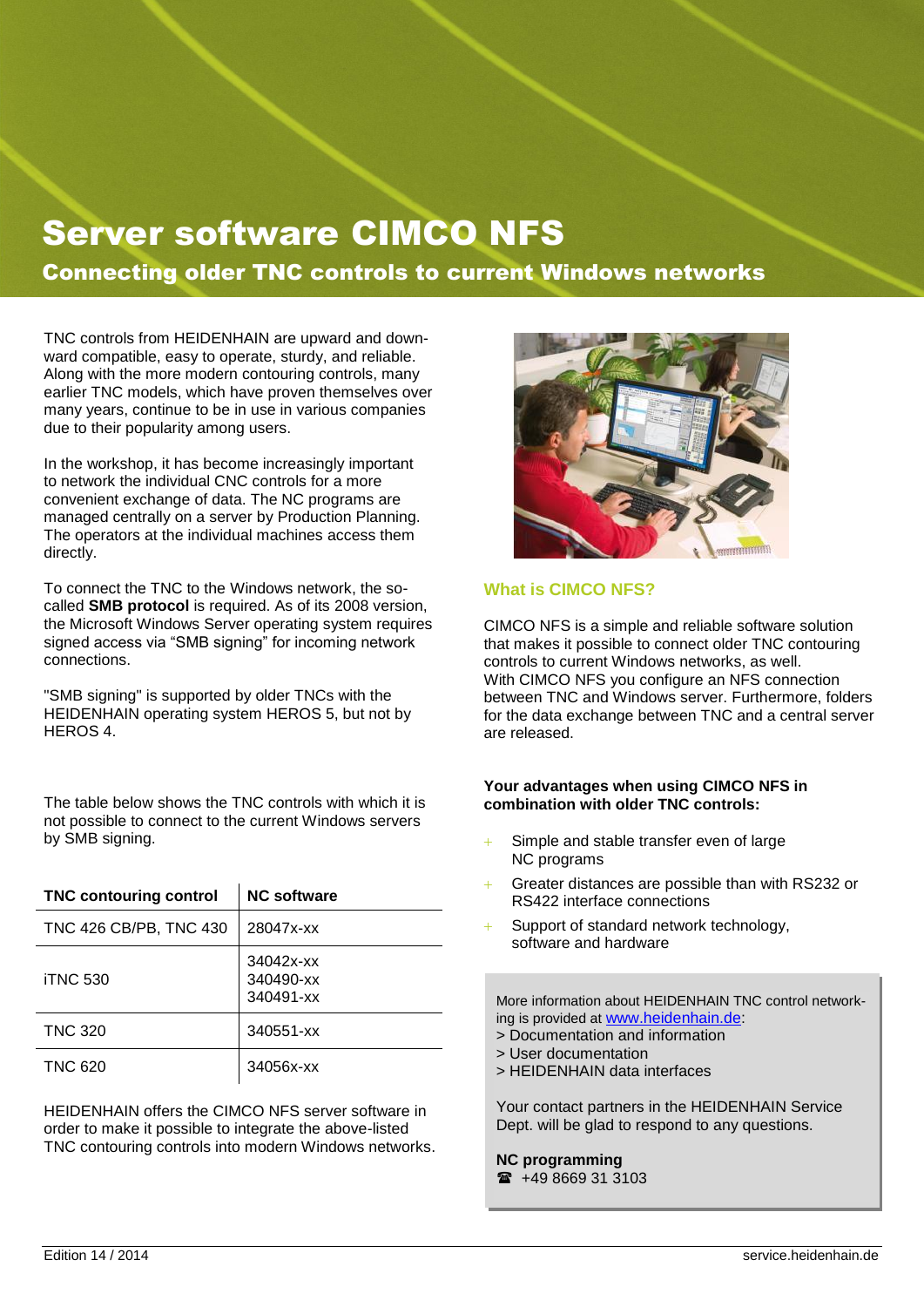### The classic TNC 15x control Retrofitting to current HEIDENHAIN controls

### **The classic TNC 15x control**

For more than 30 years, HEIDENHAIN controls of the TNC 15x series have been used reliably on milling machines worldwide.

But now the technical process becomes noticeable. As required parts are not available, it is not possible any more to repair these controls or to supply exchange controls. Nowadays, the required parts cannot be produced any more. Due to the blatant developments, especially the production of electronic components has been discontinued.

HEIDENHEIN will cease to provide service for the TNC 15x by **31st December 2014**.

### **Retrofit your controls!**

If servicing becomes necessary, TNC 15x users can still rely on HEIDENHAIN to find a solution.

### **You can change over your machines with classic controls to current controls.**

Such a modernization is highly useful especially for machines with a large traverse range and a very sturdy design.

For the realization of these retrofit projects HEIDENHAIN can recommend qualified service providers specialized in the installation of current HEIDENHAIN controls.

Depending on the machine and required scope of modernization, you can decide to which current control model you wish to retrofit.

- $+$  If the existing power electronics is still to be used, the HEIDENHAIN TNC 320 with analog axis control is an option. Machines with a central drive can be retrofitted to the TNC 320 or, as an alternative, to the HEIDENHAIN straight-cut control TNC 128.
- For more complex machines, HEIDENHAIN recommends a complete retrofitting. The straightcut control TNC 620 or TNC 640 is used for this modification. In this case the analog power modules are replaced. For this purpose, HEIDENHAIN offers up-to-date drive technology (motors and inverters).

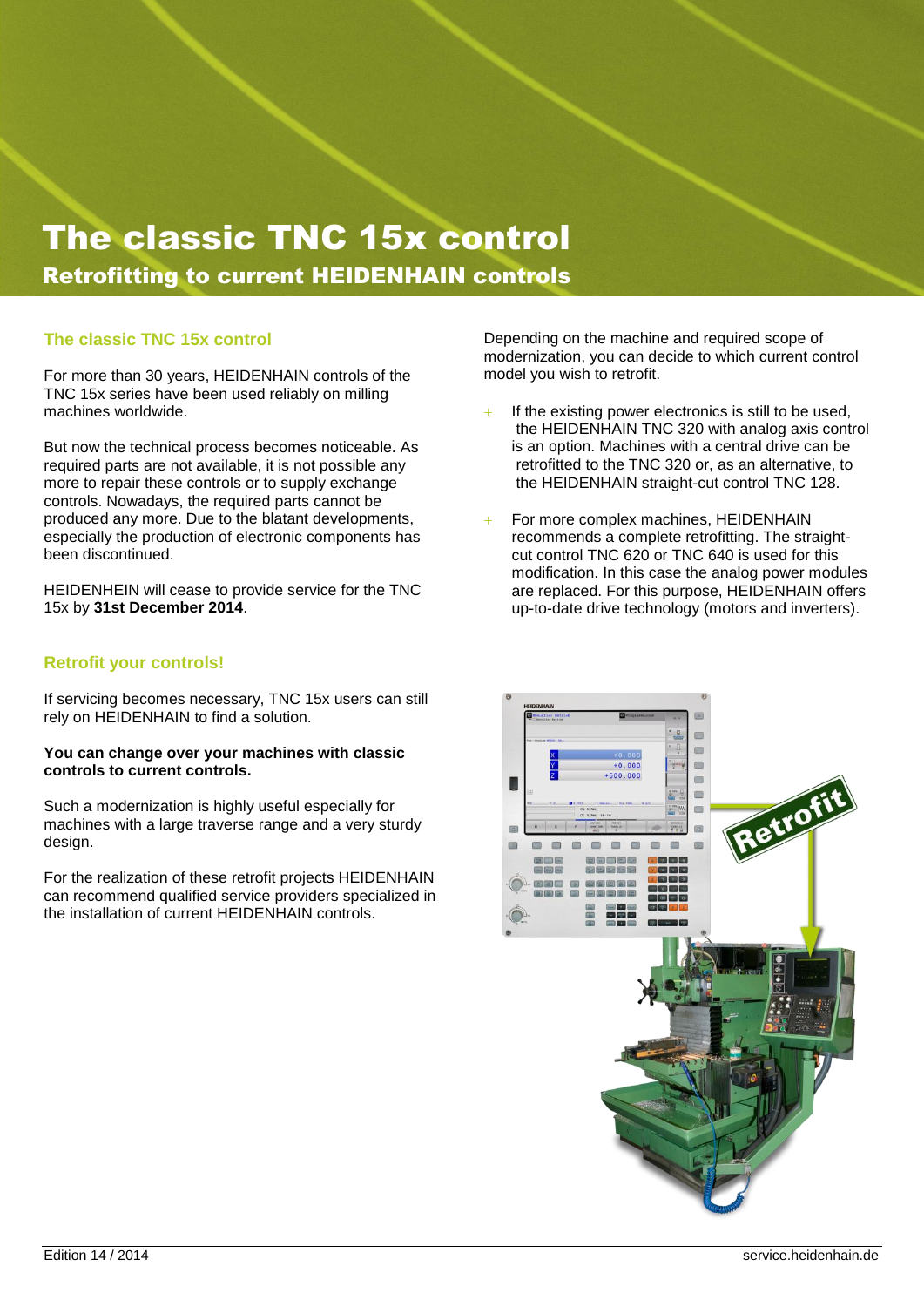### Umrüstung auf aktuelle HEIDENHAIN-Steuerungen The classic TNC 15x control Retrofitting to current HEIDENHAIN controls  $\qquad \qquad$

TDER STEUN STEUN DER STEUN DER STEUN DER STEUN DER STEUN DER STEUN DER STEUN DER STEUN DER STEUN DER STEUN DER

The retrofitting ensures a sustainable modernization of **helange in the Sola**s a the machine and the production processes resulting in a every moder<br>more procise and efficient production more precise and efficient production.

The new HEIDENHAIN controls offer:

- Modern hardware with faster processors
- $+$  Larger memory for NC programs
- $+$  Modern, faster simulation graphics
- $+$  Simple importing of NC programs by USB stick
- $+$  Ethernet connection to the company network
- Simple opening of 2D drawings and clicking of contours or positions for drilling operations directly on the control by means of the DXF import option.

The upward-compatibility of the TNC controls is essential for many customers. The operator can thus continue to use the old NC programs of a TNC 15x on most of the modern controls. The consistent operating concept allows a rapid familiarization for the operator with the new control. Only the new cycles need to be learned if they are to be used.



As a special bonus during the introductory period 2015, every modernization customer returning a TNC 15x control to HEIDENHAIN will receive a

### **Voucher for an NC programming training**

### at HEIDENHAIN, Traunreut.



Participants rapidly get to know the new control functions and options, enabling them to put these to good use for everyday production processes.

Work on the upgraded machines becomes more efficient and more productive.

You can find detailed information on our extensive training program at: [www.training.heidenhain.de](http://www.training.heidenhain.de/)

Your contact partners in the HEIDENHAIN Service Dept. will be glad to respond to any questions.

**Order processing**  $\bullet$  +49 8669 31 3121